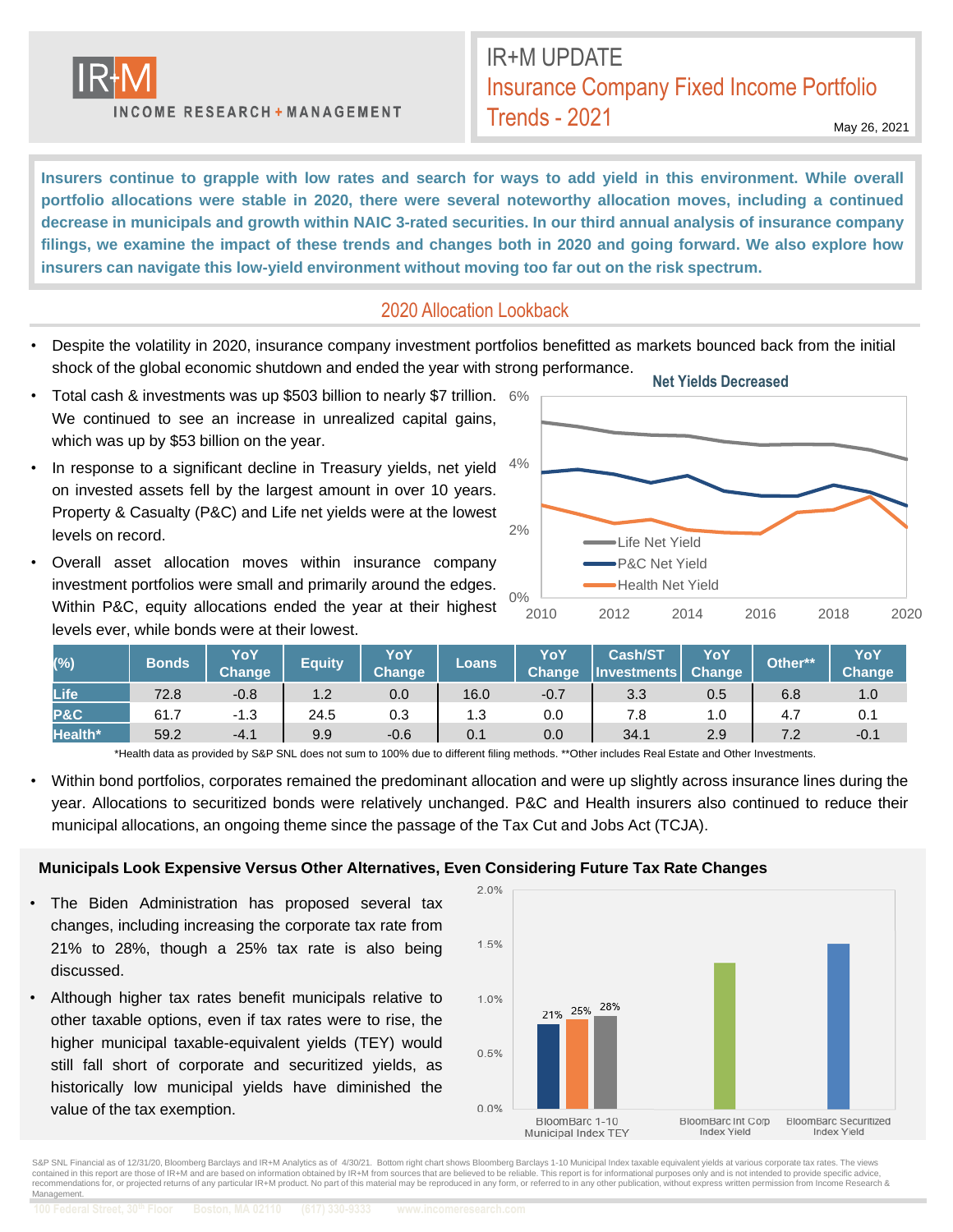

# IR+M UPDATE Insurance Company Fixed Income Portfolio Trends - 2021

May 26, 2021

### Fixed Income Ratings Observations

- While sector allocation changes were modest year-over-year, ratings exposure within fixed income portfolios shifted meaningfully. Allocations to NAIC 2 securities steadily climbed in 2020, and there are several trends that could lead to even higher allocations in 2021.
	- Year-to-date in 2021, the largest investment-grade ratings migration has been from single A to BBB-rated securities, with some companies willing to risk a downgrade for M&A transactions. Over \$80 billion was downgraded through early April, compared to \$170 billion total in 2020.
	- The spread difference between A and BBB-rated corporates is well-below long-term averages. This, combined with broadly tight spread levels, may further disincentivize companies from maintaining their A ratings.
	- The BBB-rated universe has also seen almost \$21 billion in growth from rising stars (high-yield bonds upgraded to investment grade).



• NAIC 3 allocations also rose during the year, reaching their highest levels in the last five years across all insurance company types. Fallen angels (investment-grade bonds that have been downgraded to high yield) likely contributed to the increase. Although short of initial projections, there were still \$185 billion in 2020, the highest calendar year total on record.



Many of the shifts in insurance company portfolios have been in response to the low interest rate

The difference between book yield and the current fixed income market yield is at a recent high. As these higher-yielding assets mature, insurers may be forced to re-invest at lower yields, putting further

environment.

pressure on investment income.

- Looking ahead, the BB universe may offer opportunity to insurance companies looking to maintain portfolio income.
	- The proposed changes to Risk Based Capital (RBC) bond factors would, among other things, increase the capital efficiency of bonds rated BB+.
	- Although BB spreads have tightened significantly over the last year, they remain wide to BBBs.
	- Fallen angels have also expanded the size, quality, and duration of the opportunity set.



### Navigating the Low Yield Environment

 $2015$   $2016$   $2017$   $2018$   $2019$   $2019$   $2019$   $2020$   $2020$ Index, Life market yield is 50% Bloomberg Barclays Corporate Index/50% Bloomberg Barclays Long Corporate Index. The views contained in this report are those of IR+M and are based on information obtained by IR+M from sources that are believed to be reliable. This report is for informational purposes only and is not intended to provide specific advice, recommendations for, or projected returns of any particular IR+M product. No part of this mat